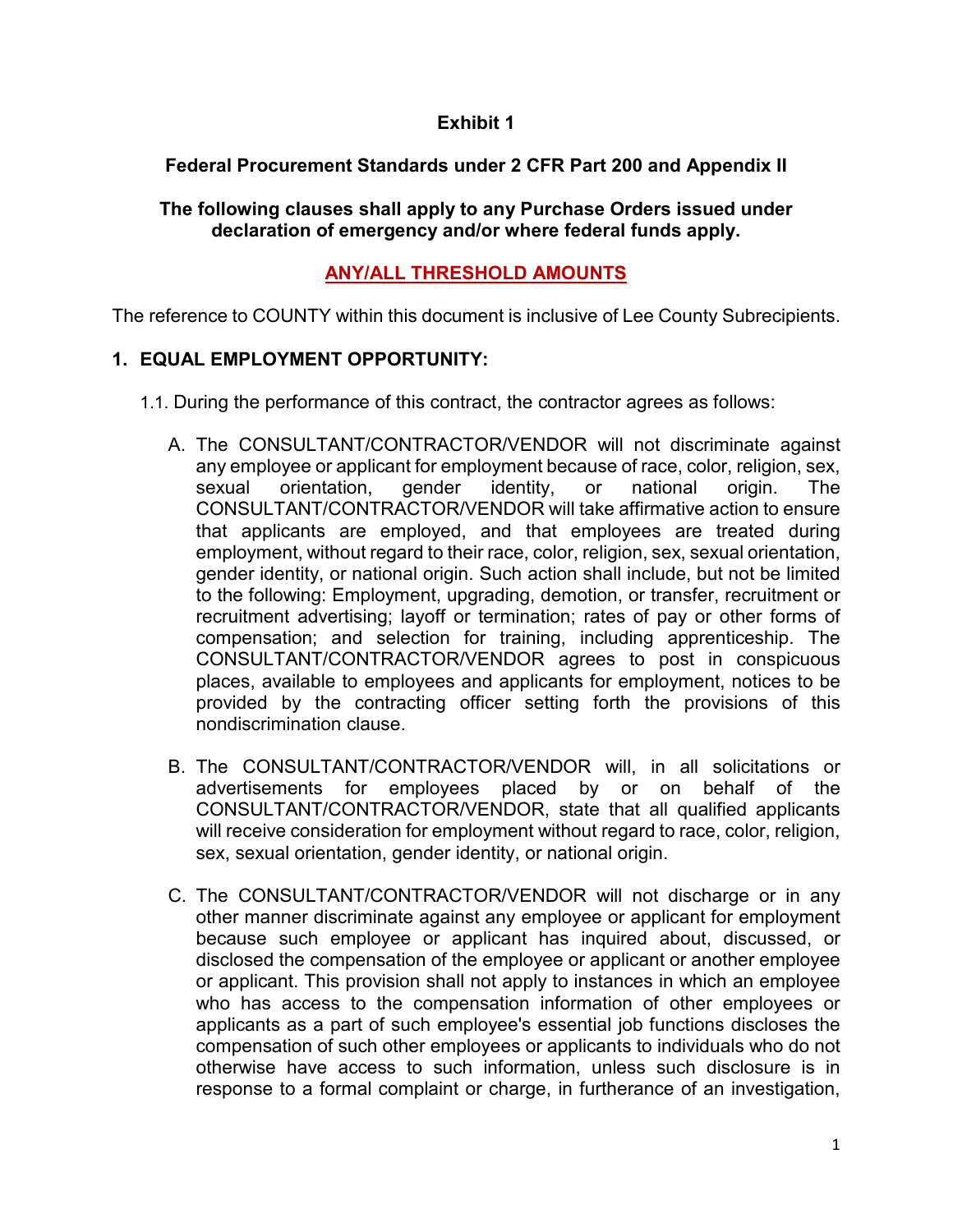proceeding, hearing, or action, including an investigation conducted by the employer, or is consistent with the CONSULTANT/CONTRACTOR/VENDOR's legal duty to furnish information.

- D. The CONSULTANT/CONTRACTOR/VENDOR will send to each labor union or representative of workers with which it has a collective bargaining agreement or other contract or understanding, a notice to be provided by the agency contracting officer, advising the labor union or workers' representative of the CONSULTANT/CONTRACTOR/VENDOR's commitments under section 202 of Executive Order 11246 of September 24, 1965, and shall post copies of the notice in conspicuous places available to employees and applicants for employment.
- E. The CONSULTANT/CONTRACTOR/VENDOR will comply with all provisions of Executive Order 11246 of September 24, 1965, and of the rules, regulations, and relevant orders of the Secretary of Labor.
- F. The CONSULTANT/CONTRACTOR/VENDOR will furnish all information and reports required by Executive Order 11246 of September 24, 1965, and by the rules, regulations, and orders of the Secretary of Labor, or pursuant thereto, and will permit access to his books, records, and accounts by the contracting agency and the Secretary of Labor for purposes of investigation to ascertain compliance with such rules, regulations, and orders.
- G. In the event of the CONSULTANT/CONTRACTOR/VENDOR's noncompliance with the nondiscrimination clauses of this contract or with any of such rules, regulations, or orders, this contract may be canceled, terminated or suspended in whole or in part and the CONSULTANT/CONTRACTOR/VENDOR may be declared ineligible for further Government contracts in accordance with procedures authorized in Executive Order 11246 of September 24, 1965, and such other sanctions may be imposed and remedies invoked as provided in Executive Order 11246 of September 24, 1965, or by rule, regulation, or order of the Secretary of Labor, or as otherwise provided by law.
- H. The CONSULTANT/CONTRACTOR/VENDOR will include the provisions of paragraphs (a) through (h) in every subcontract or purchase order unless exempted by rules, regulations, or orders of the Secretary of Labor issued pursuant to section 204 of Executive Order 11246 of September 24, 1965, so that such provisions will be binding upon each sub-CONSULTANT/CONTRACTOR/VENDOR. The CONSULTANT/CONTRACTOR/VENDOR will take such action with respect to any subcontract or purchase order as may be directed by the Secretary of Labor as a means of enforcing such provisions including sanctions for noncompliance: Provided, however, that in the event the CONSULTANT/CONTRACTOR/VENDOR becomes involved in, or is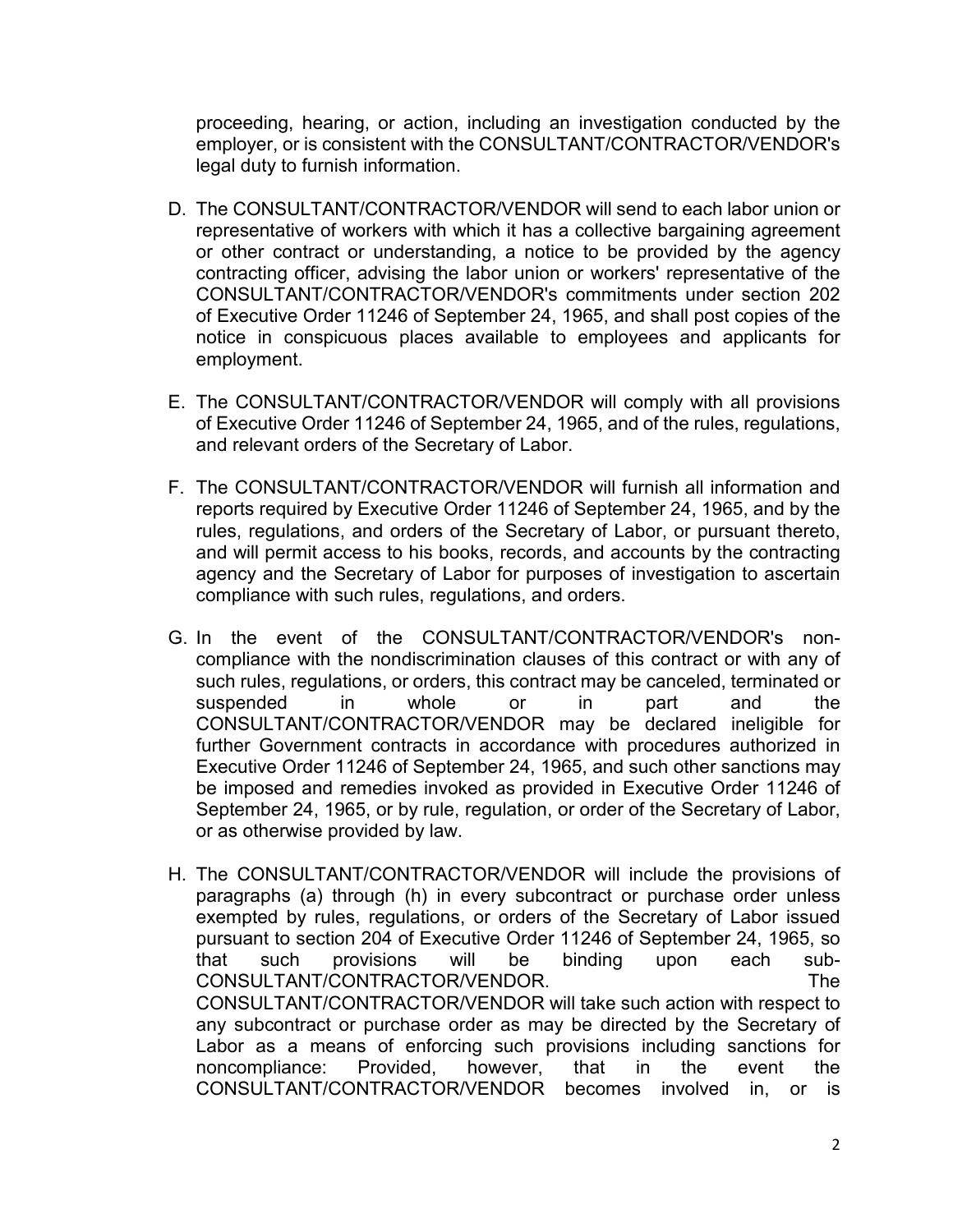threatened with, litigation with a sub-CONSULTANT/CONTRACTOR/VENDOR as a result of such direction, the CONSULTANT/CONTRACTOR/VENDOR may request the United States to enter into such litigation to protect the interests of the United States.

### **2. MAINTENANCE OF RECORDS:**

- 2.1. The CONSULTANT/CONTRACTOR/VENDOR will keep and maintain adequate records and supporting documentation applicable to all of the services, work, information, expense, costs, invoices and materials provided and performed pursuant to the requirements of this agreement. Said records and documentation will be retained by the CONSULTANT/CONTRACTOR/VENDOR for a minimum of five (5) years from the date of termination of this agreement, or for such period is required by law.
- 2.2. CONSULTANT/CONTRACTOR/VENDOR shall provide, when requested, access by the County, Federal granting agency, the Comptroller General of the United States, or any of their duly authorized representatives to any books, documents, papers, and records of the CONSULTANT/CONTRACTOR/VENDOR which are directly pertinent to this contract for the purpose of making audit, examination, excerpts, and transcriptions.
- 2.3. CONSULTANT/CONTRACTOR/VENDOR agrees to permit any of the foregoing parties to reproduce by any means whatsoever or to copy excerpts and transcriptions as reasonably needed.
- 2.4. CONSULTANT/CONTRACTOR/VENDOR agrees to provide the GRANT AGENCY Administrator or his authorized representatives' access to construction or other work sites pertaining to the work being completed under the contract.
- 2.5. CONSULTANT/CONTRACTOR/VENDOR shall retain all records associated with this solicitation and any agreements that are created in response to the solicitation for a period of no less than five (5) years after final payments and all other pending matters are closed.
- 2.6. The County and its authorized agents shall, with reasonable prior notice, have the right to audit, inspect and copy all such records and documentation as often as the County deems necessary during the period of this agreement, and during the period as set forth in the paragraphs above; provided, however, such activities<br>shall be conducted only during normal business hours of the shall be conducted only during normal business hours of the CONSULTANT/CONTRACTOR/VENDOR and at the expense of the County.

# **3. DHS SEAL, LOGO, AND FLAGS**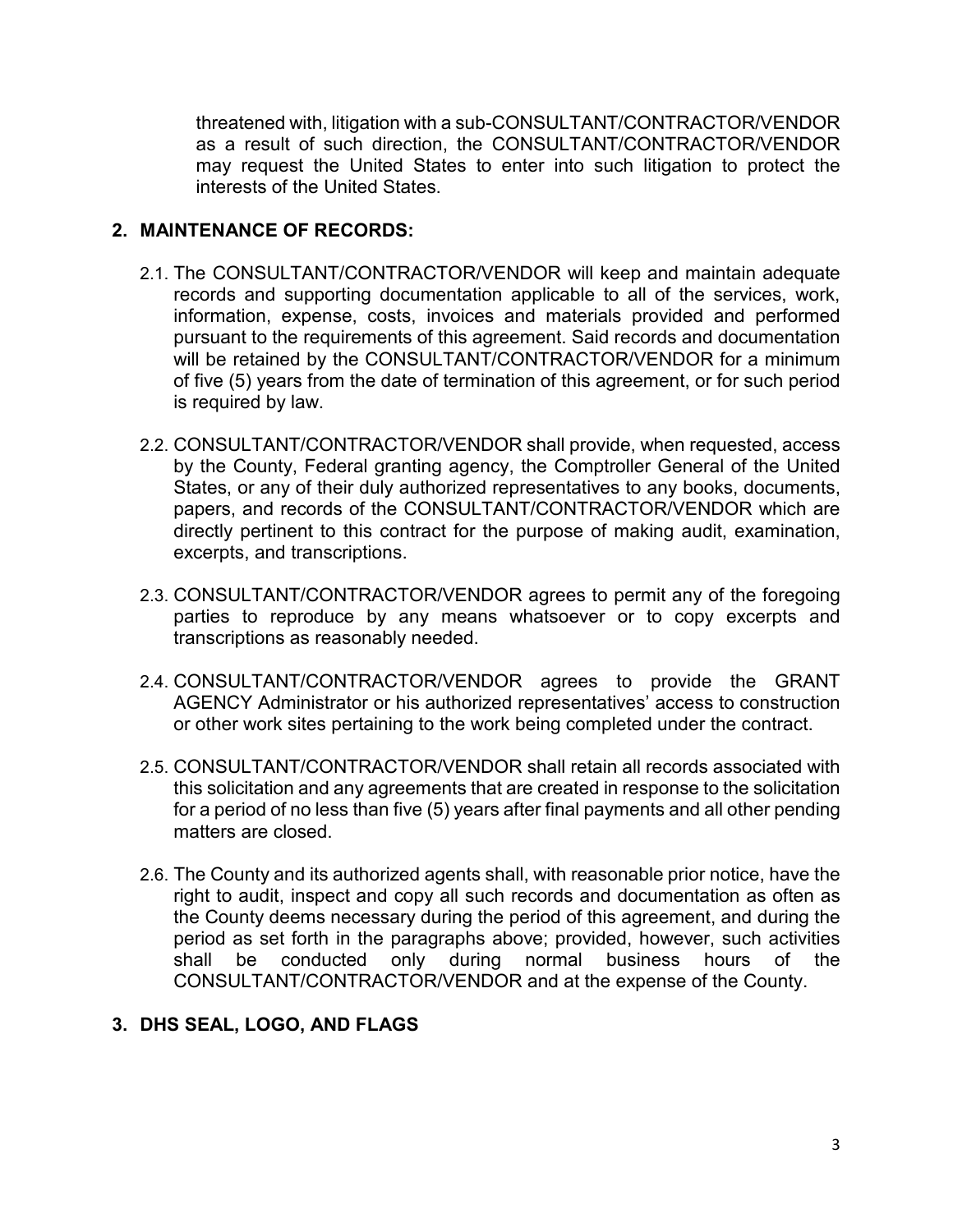3.1. The CONSULTANT/CONTRACTOR/VENDOR shall not use the DHS seal(s), logos, crests, or reproductions of flags or likenesses of DHS agency officials without specific GRANT AGENCY pre-approval.

# **4. LOCAL VENDOR PREFERENCE EXCLUSION**

4.1. Local Vendor Preference Ordinance has been waived for this service/purchase request and any and all references contained herein are non-applicable to this request and subsequent contract and/or purchase order(s).

# **5. COMPLIANCE WITH FEDERAL LAW, REGULATIONS, and EXECUTIVE ORDERS**

5.1. This is an acknowledgment that GRANT AGENCY financial assistance will be used only to fund the services requested. The ONSULTANT/CONTRACTOR/VENDOR will comply with all applicable federal law, regulations, executive orders, GRANT AGENCY policies, procedures, and directives.

# **6. NO OBLIGATION BY THE FEDERAL GOVERNMENT**

6.1. The Federal Government is not a party to this solicitation and is not subject to any obligations or liabilities to the non-Federal entity, CONSULTANT/CONTRACTOR/VENDOR, or any other party pertaining to any matter resulting from the Solicitation.

# **7. FRAUD and FALSE OR FRAUDULENT OR RELATED ACTS**

7.1. The CONSULTANT/CONTRACTOR/VENDOR acknowledges that 31 U.S.C. Chapter 38 (Administrative Remedies for False Claims and Statements) applies to the CONSULTANT/CONTRACTOR/VENDORs actions pertaining to this solicitation.

# **8. SUBCONTRACTS**

8.1. The selected firm must require compliance with all federal requirements of all sub-CONSULTANT/CONTRACTOR/VENDORs performing work for Prime CONSULTANT/CONTRACTOR/VENDOR under this Agreement, by including these federal requirements in all contracts with sub-CONSULTANT/CONTRACTOR/VENDORs.

# **9. CONFLICT OF INTEREST:**

9.1. No employee, officer, or agent may participate in the selection, award, or administration of a contract supported by a Federal award if he or she has a real or apparent conflict of interest. Such a conflict of interest would arise when the employee, officers, or agent, any member of his or her immediate family, his or her partner, or an organization which employs or is about to employ any of the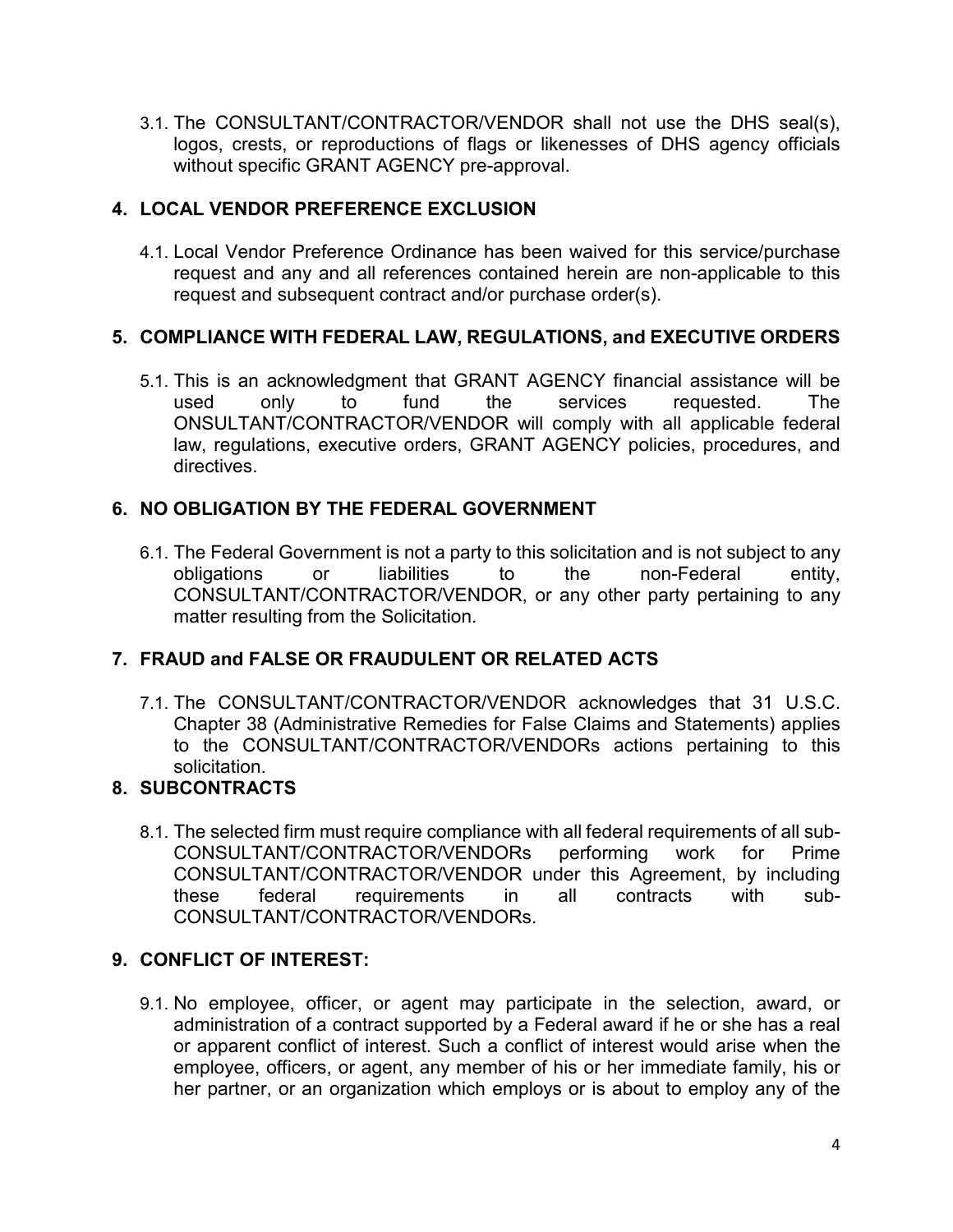parties indicated herein, has a financial or other interest in or a tangible personal benefit from a firm considered for a contract. The officers, employees, and agents of the non-Federal entity must neither solicit nor accept gratuities, favors, or anything of monetary value from CONSULTANT/CONTRACTOR/VENDORs or parties to subcontracts.

#### **10. EMPLOYMENT ELIGIBILITY VERIFICATION SYSTEM (E-VERIFY):**

- 10.1. Statutes and Executive Orders require employers to abide by the Immigration laws of the United States and to employ only individuals who are eligible to work in the United States. The Employment Eligibility Verification System (E-Verify) operated by the U.S. Department of Homeland Security (DHS) in partnership with the Social Security Administration (SSA) to provides an internet-based means of verifying employment eligibility of workers in the united States; it is not a substitute for any other employment eligibility verification requirements.
- 10.2. Sub-CONSULTANT/CONTRACTOR/VENDOR requirement: Vendors shall require all subcontracted vendors to flow down the requirement to use E-Verify to sub-CONSULTANT/CONTRACTOR/VENDORs.
- 10.3. It shall be the vendor's responsibility to familiarize themselves with all rules and regulations governing this program.
- 10.4. For additional information regarding the Employment Eligibility Verification System (E-Verify) program visit the following website: [http://www.dhs.gov/E-](http://www.dhs.gov/E-Verify)[Verify.](http://www.dhs.gov/E-Verify)

## **11. ENERGY POLICY AND CONSERVATION ACT**

11.1. CONSULTANT/CONTRACTOR/VENDOR must follow any mandatory standards and policies relating to energy efficiency which are contained in the state energy conservation plan issued in compliance with the Energy Policy and Conservation Act (42 U.S.C. 6201).

#### **12. SMALL AND MINORITY BUSINESS, WOMEN'S BUSINESS ENTERPRISES, AND LABOR SURPLUS AREA FIRMS:**

- 12.1. Place qualified small and minority businesses and women's business enterprises on solicitation lists.
- 12.2. Assuring that small and minority businesses, and women's business enterprises are solicited whenever they are potential sources.
- 12.3. Using the services and assistance, as appropriate, of such organizations as the Small Business Administration and the Minority Business Development Agency of the Department of Commerce.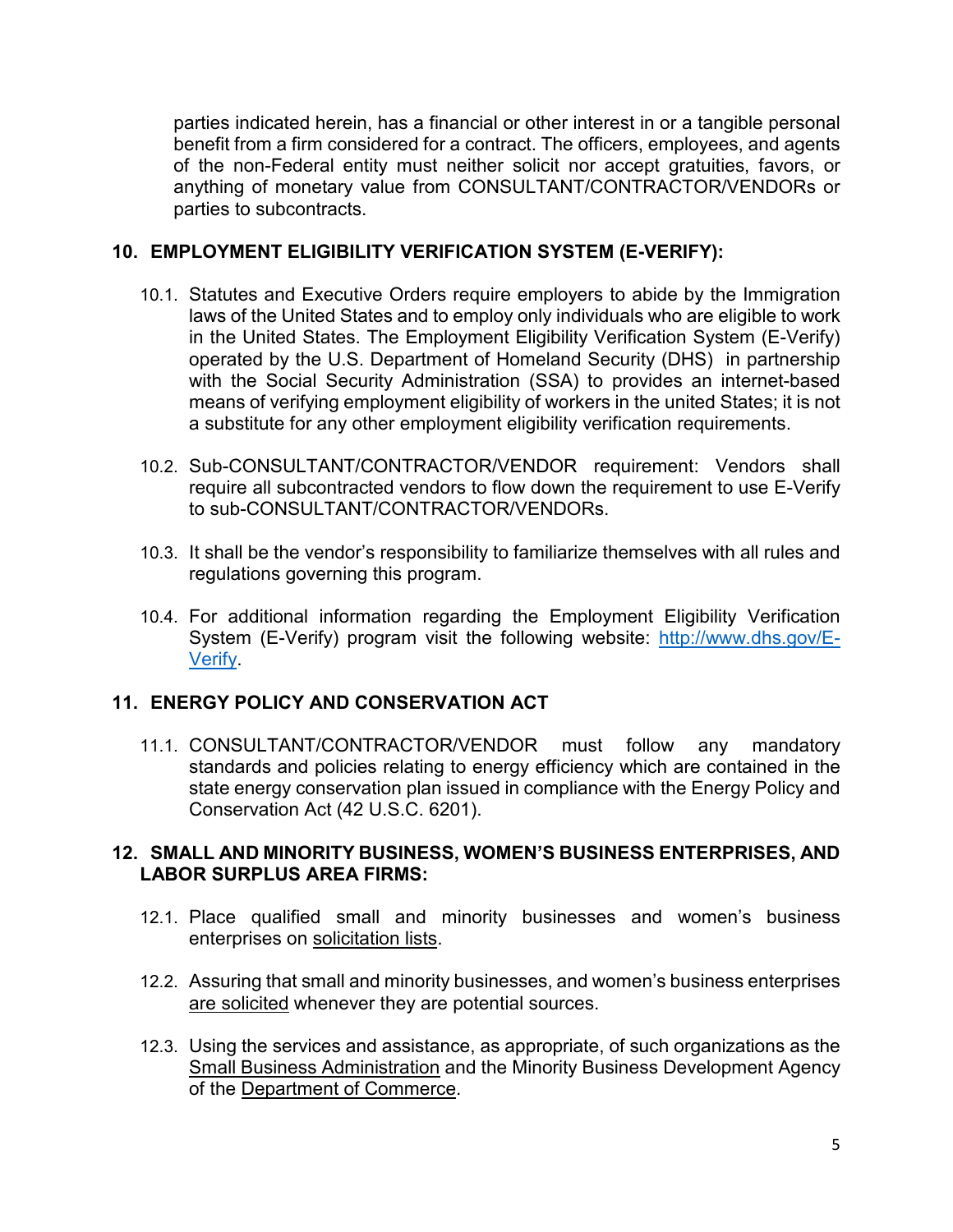- 12.4. Dividing total requirements, when economically feasible, into smaller tasks or quantities to permit maximum participation by small and minority businesses, and women's business enterprises.
- 12.5. Establishing delivery schedules, where the requirement permits, which encourage participation by small and minority businesses, and women's business enterprises.
- 12.6. Requiring the prime CONSULTANT/CONTRACTOR/VENDOR, if subcontracts are to be let, to take the five previous affirmative steps.

#### **13. DOMESTIC PREFERENCES FOR PROCUREMENT (2 C.F.R. § 200.322)**

13.1. As appropriate and to the greatest extent consistent with law, state and non-state entities should, to the greatest extent practicable under its GRANT AGENCY award, provide a preference for the purchase of goods, products or materials produced in the United States (including but not limited to iron, aluminum, steel, cement and other manufactured products). The requirements of this section must be included in all subawards including all contracts and purchase orders for work or products under this award. 2 C.F.R. § 200.322 also provides specific definitions for "Produced in the United States" and "manufactured products" that states should review.

## **14. PROHIBITION ON CONTRACTING FOR COVERED TELECOMMUNICATIONS OR SERVICES (2 C.F.R. § 200.216)**

14.1. 2 C.F.R. § 200.216 prohibits state and non-state entities from obligating or expending loan or grant funds to procure or obtain, extend or renew a contract to procure or obtain, or enter into a contract (or extend or renew a contract) to procure or obtain, equipment, services, or systems that uses covered telecommunications equipment or services as a substantial or essential component of any system, or as a critical technology as part of any system as identified in Section 889 of the John S. McCain National Defense Authorization Act for Fiscal Year 2019 (FY 2019 NDAA), Pub. L. No. 115-232 (2018) and 2 C.F.R. §§ 200.216, 200.327, 200.471, and Appendix II to 2 C.F.R. Part 200. See Prohibitions on Expending GRANT AGENCY Award Funds for Covered Telecommunications Equipment or Services- Interim Policy for additional information.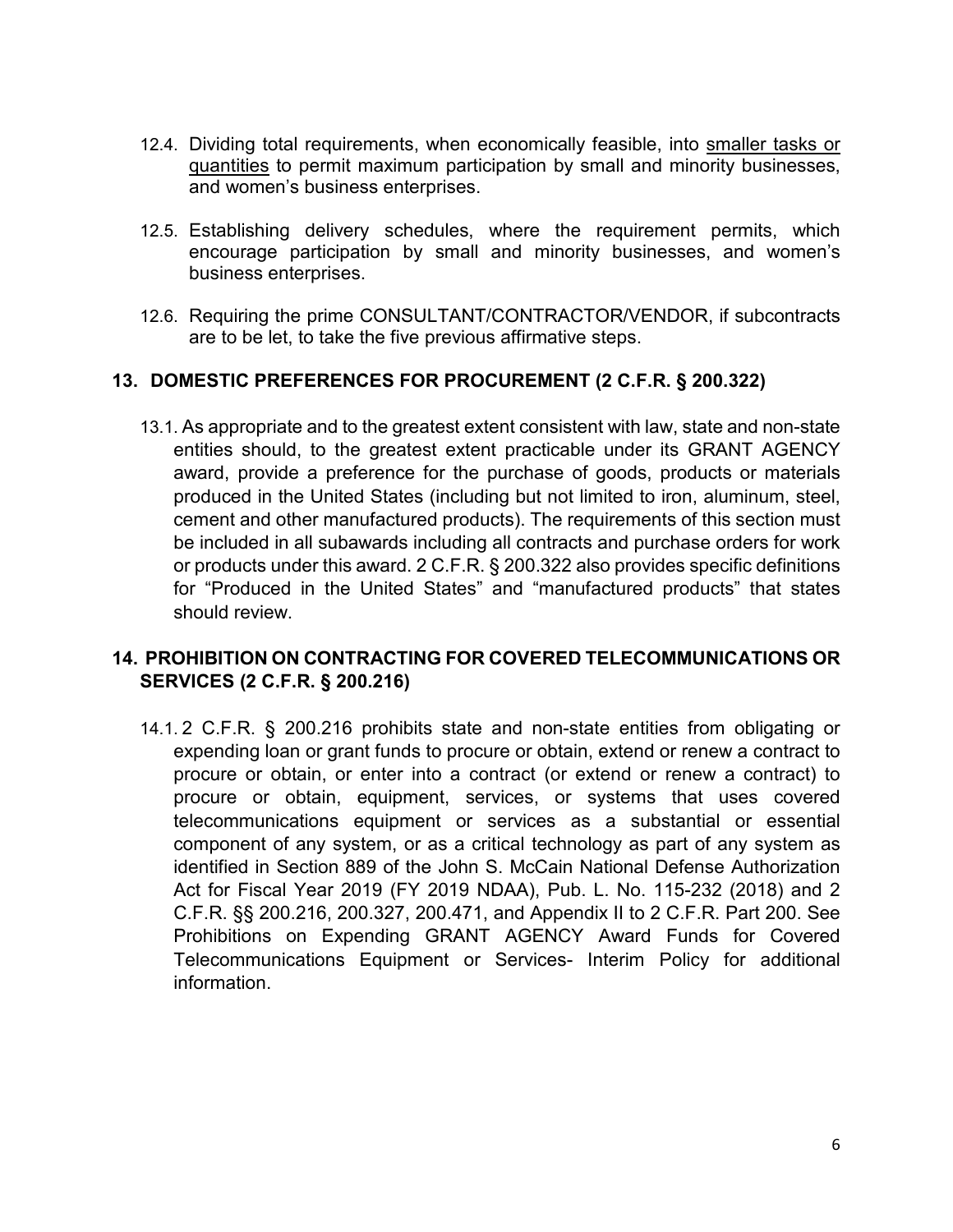## **OVER SMALL PURCHASE ADD THE FOLLOWING TO THE ABOVE**

#### **15.TERMINATION FOR CAUSE AND/OR CONVENIENCE:**

- 15.1. The County, by written notice to the CONSULTANT/CONTRACTOR/VENDOR, may terminate this Agreement with or without cause (for convenience), in whole or in part, when the County determines in its sole discretion that it is in the County's best interest to do so. In the event of termination the CONSULTANT/CONTRACTOR/VENDOR will not incur any new obligations for the terminated portion of the Agreement after the CONSULTANT/CONTRACTOR/VENDOR has received notification of termination.
- 15.2. If the Agreement is terminated before performance is completed, the CONSULTANT/CONTRACTOR/VENDOR shall be paid only for that work satisfactorily performed for which costs can be substantiated. Such payment, however, may not exceed an amount that is the same percentage of the Agreement price as the amount of work satisfactorily completed is a percentage of the total work called for by this Agreement. All work in progress shall become the property of the County and shall be turned over promptly by the CONSULTANT/CONTRACTOR/VENDOR.

## **16. SUSPENSION AND DEBARMENT**

- 16.1. This contract is a covered transaction for purposes of 2 C.F.R. pt. 180 and 2 C.F.R. pt. 3000. As such the CONSULTANT/CONTRACTOR/VENDOR is required to verify that none of the CONSULTANT/CONTRACTOR/VENDOR, its principals (defined at 2 C.F.R. § 180.995), or its affiliates (defined at 2 C.F.R. § 180.905) are excluded (defined at 2 C.F.R. § 180.940) or disqualified (defined at 2 C.F.R. §180.935).
- 16.2. The CONSULTANT/CONTRACTOR/VENDOR must comply with 2 C.F.R. pt. 180, subpart C and 2 C.F.R. pt. 3000, subpart C and must include a requirement to comply with these regulations in any lower tier covered transaction it enters into.
- 16.3. This certification is a material representation of fact relied upon by the awarded CONSULTANT/CONTRACTOR/VENDOR. If it is later determined that the CONSULTANT/CONTRACTOR/VENDOR did not comply with 2 C.F.R. pt.180, subpart C and 2 C.F.R. pt. 3000, subpart C, in addition to remedies available to Lee County, the Federal Government may pursue available remedies, including but not limited to suspension and/or debarment.
- 16.4. The CONSULTANT/CONTRACTOR/VENDOR agrees to comply with the requirements of 2 C.F.R. pt. 180, subpart C and 2 C.F.R. pt. 3000, subpart C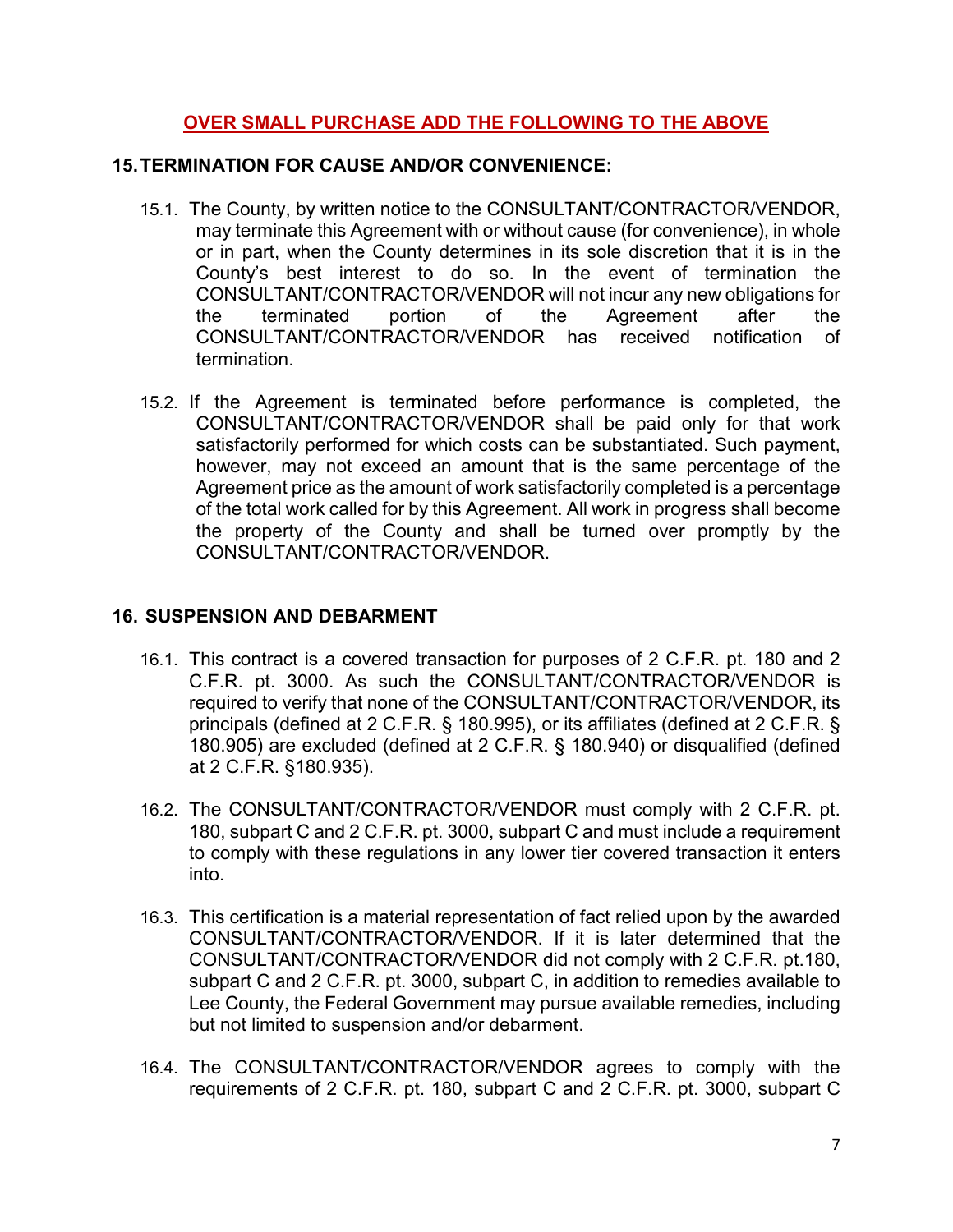while this offer is valid and throughout the period of any contract that may arise from this offer. The bidder or proposer further agrees to include a provision requiring such compliance in its lower tier covered transactions.

## **17. RECOVERED MATERIALS**

- 17.1. In the performance of this contract, the CONSULTANT/CONTRACTOR/VENDOR shall make maximum use of products containing recovered material that are EPA-designated items unless the product cannot be acquired:
	- Competitively within a timeframe providing for compliance with the contract performance schedule;
	- Meeting contract performance requirements; or
	- At a reasonable price.
- 17.2. Information about this requirement is available on EPA'S Comprehensive Procurement Guidelines web site at<http://www.epa.gov/cpg./> The list of EPAdesignated items is available at [http://www.epa.gov/cpg/products/htm.](http://www.epa.gov/cpg/products/htm)

## **OVER SIMPLIFIED ACQUISITION ADD THE FOLLOWING TO THE ABOVE**

#### **18. REMEDIES**

- 18.1. In the event the CONSULTANT/CONTRACTOR/VENDOR fails to satisfactorily perform or has failed to adhere to the terms and conditions under this Agreement, the County may, upon fifteen (15) calendar days written notice to the CONSULTANT/CONTRACTOR/VENDOR and upon the CONSULTANT/CONTRACTOR/VENDOR's failure to cure within those fifteen (15) calendar days, exercise any one or more of the following remedies, either concurrently or consecutively:
	- 18.1.1. Withhold or suspend payment of all or any part of a request for payment.
	- 18.1.2. Require that the CONSULTANT/CONTRACTOR/VENDOR refund to the County any monies used for ineligible purposes under the laws, rules and regulations governing the use of these funds.
	- 18.1.3. Exercise any corrective or remedial actions, to include but not be limited to:
	- 18.1.4. Requesting additional information from the CONSULTANT/CONTRACTOR/VENDOR to determine the reasons for or the extent of non-compliance or lack of performance;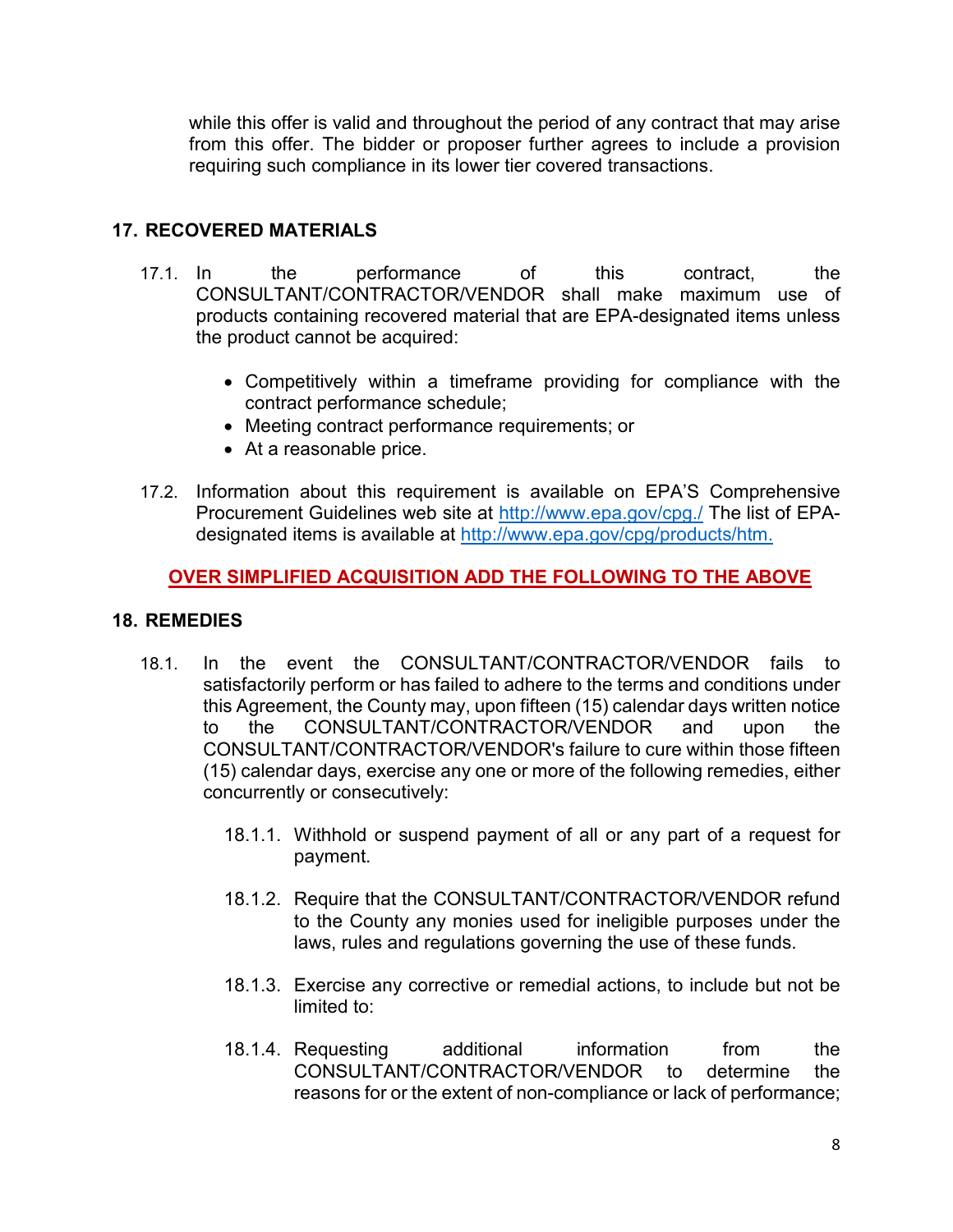- 18.1.5. Issuing a written warning to advise that more serious measures may be taken if the situation is not corrected;
- 18.1.6. Advising the CONSULTANT/CONTRACTOR/VENDOR to suspend, discontinue or refrain from incurring costs for any activities in question; or
- 18.1.7. Requiring the CONSULTANT/CONTRACTOR/VENDOR to reimburse the County for the amount of costs incurred for any items determined to be ineligible.

#### **19. OTHER REMEDIES AND RIGHTS:**

- 19.1. Pursuing any of the above remedies will not keep the County from pursuing any other rights or remedies, which may be otherwise available under law or in equity. If the County waives any right or remedy in this Agreement or fails to insist on strict performance by the CONSULTANT/CONTRACTOR/VENDOR, it will not affect, extend or waive any other right or remedy of the County, or affect the later exercise of the same right or remedy by the County for any other default by the CONSULTANT/CONTRACTOR/VENDOR.
- 19.2. Unless otherwise provided by the Contract, all claims, counter-claims, disputes and other matters in question between the County and the CONSULTANT/CONTRACTOR/VENDOR arising out of or relating to the Agreement between the parties, or the breach of it, that cannot be resolved by and between the parties after conferring in good faith, will be decided by a court of competent jurisdiction pursuant to Florida law. If such dispute is in state court, venue shall be in the Twentieth Judicial Circuit Court in and for Lee County, Florida. If in federal court, venue shall be in the U.S. District Court for the Middle District of Florida, Ft. Myers Division.

#### **20. CONTRACT WORK HOURS & SAFETY STANDARDS (40 U.S.C. 3701-3708):**

- 20.1. Overtime requirements. No contractor or subcontractor contracting for any part of the contract work which may require or involve the employment of laborers or mechanics shall require or permit any such laborer or mechanic in any workweek in which he or she is employed on such work to work in excess of forty hours in such workweek unless such laborer or mechanic receives compensation at a rate not less than one and one-half times the basic rate of pay for all hours worked in excess of forty hours in such workweek.
- 20.2. Violation; liability for unpaid wages; liquidated damages. In the event of any violation of the clause set forth in paragraph (1) of this section the contractor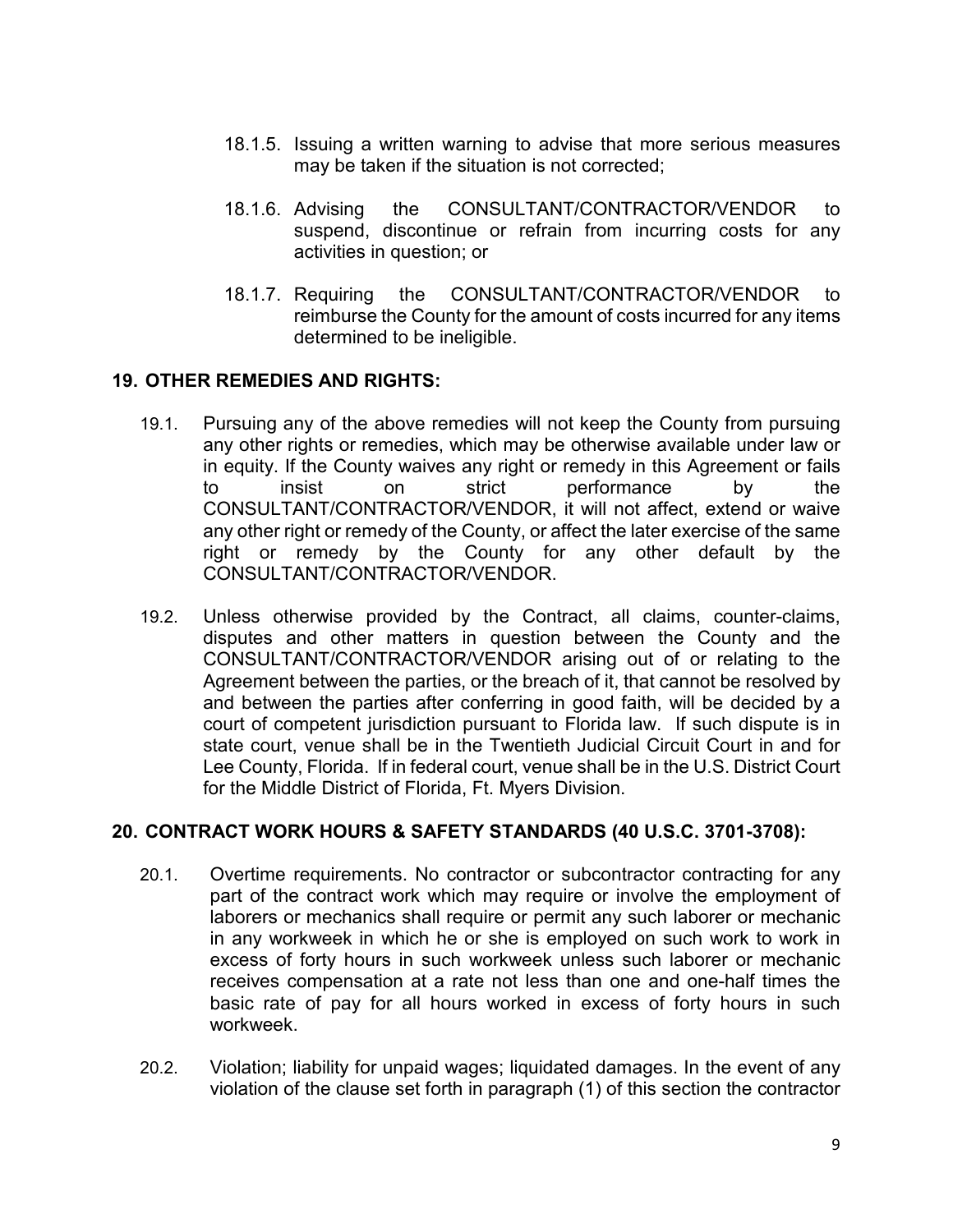and any subcontractor responsible therefor shall be liable for the unpaid wages. In addition, such contractor and subcontractor shall be liable to the United States (in the case of work done under contract for the District of Columbia or a territory, to such District or to such territory), for liquidated damages. Such liquidated damages shall be computed with respect to each individual laborer or mechanic, including watchmen and guards, employed in violation of the clause set forth in paragraph (1) of this section, in the sum of \$10 for each calendar day on which such individual was required or permitted to work in excess of the standard workweek of forty hours without payment of the overtime wages required by the clause set forth in paragraph (1) of this section.

- 20.3. Withholding for unpaid wages and liquidated damages. The State of Florida Division of Emergency Management shall upon its own action or upon written request of an authorized representative of the Department of Labor withhold or cause to be withheld, from any moneys payable on account of work performed by the contractor or subcontractor under any such contract or any other Federal contract with the same prime contractor, or any other federallyassisted contract subject to the Contract Work Hours and Safety Standards Act, which is held by the same prime contractor, such sums as may be determined to be necessary to satisfy any liabilities of such contractor or subcontractor for unpaid wages and liquidated damages as provided in the clause set forth in paragraph (2) of this section.
- 20.4. Subcontracts. The contractor or subcontractor shall insert in any subcontracts the clauses set forth in paragraph (1) through (4) of this section and also a clause requiring the subcontractors to include these clauses in any lower tier subcontracts. The prime contractor shall be responsible for compliance by any subcontractor or lower tier subcontractor with the clauses set forth in paragraphs (1) through (4) of this section.

#### **21. CLEAN AIR ACT**

- 21.1. The contractor agrees to comply with all applicable standards, orders or regulations issued pursuant to the Clean Air Act, as amended, 42 U.S.C. § 7401 et seq.
- 21.2. The contractor agrees to report each violation to the GRANT AGENCY and the Regional Office of the Environmental Protection Agency and understands and agrees that the GRANT AGENCY and the Regional Office of the Environmental Protection Agency will, in turn, report each violation as required to assure notification to the County, Federal Emergency Management Agency, and the appropriate Environmental Protection Agency Regional Office.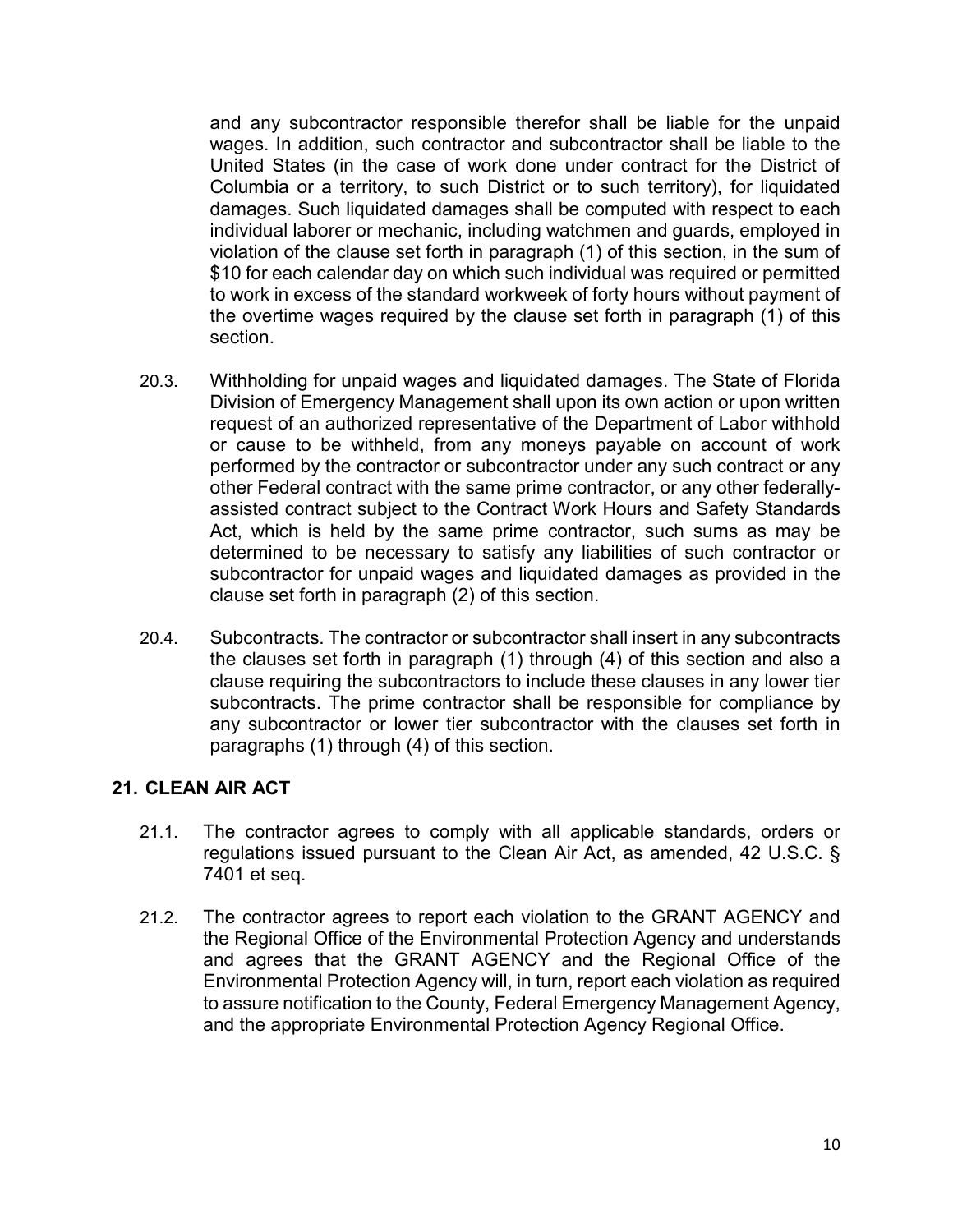21.3. The contractor agrees to include these requirements in each subcontract exceeding \$150,000 financed in whole or in part with Federal assistance provided by GRANT AGENCY.

## **22. FEDERAL WATER POLLUTION CONTROL ACT**

- 22.1. The contractor agrees to comply with all applicable standards, orders or regulations issued pursuant to the Federal Water Pollution Control Act, as amended, 33 U.S.C. 1251 et seq.
- 22.2. The contractor agrees to report each violation to the GRANT AGENCY and the Regional Office of the Environmental Protection Agency and understands and agrees that the GRANT AGENCY and the Regional Office of the Environmental Protection Agency will, in turn, report each violation as required to assure notification to the County, Federal Emergency Management Agency, and the appropriate Environmental Protection Agency Regional Office.
- 22.3. The contractor agrees to include these requirements in each subcontract exceeding \$150,000 financed in whole or in part with Federal assistance provided by GRANT AGENCY.

## **23. BYRD ANTI-LOBBYING AMENDMENT**

23.1. CONSULTANT/CONTRACTOR/VENDORs who apply or bid for an award of \$100,000 or more shall file the required certification. Each tier certifies to the tier above that it will not and has not used Federal appropriated funds to pay any person or organization for influencing or attempting to influence an officer or employee of any agency, a member of Congress, officer or employee of Congress, or an employee of a member of Congress in connection with obtaining any Federal contract, grant, or any other award covered by 31 U.S.C. § 1352. Each tier shall also disclose any lobbying with nonfederal funds that takes place in connection with obtaining any Federal award. Such disclosures are forwarded from tier to tier up to the recipient.

## **CONSTRUCTION ONLY, if Applicable**

## **24. DAVIS-BACON ACT**

- 24.1. Minimum wages
	- i. All laborers and mechanics employed or working upon the site of the Work (or under the United States Housing Act of 1937 or under the Housing Act of 1949 in the construction or development of the project), will be paid unconditionally and not less often than once a week, and without subsequent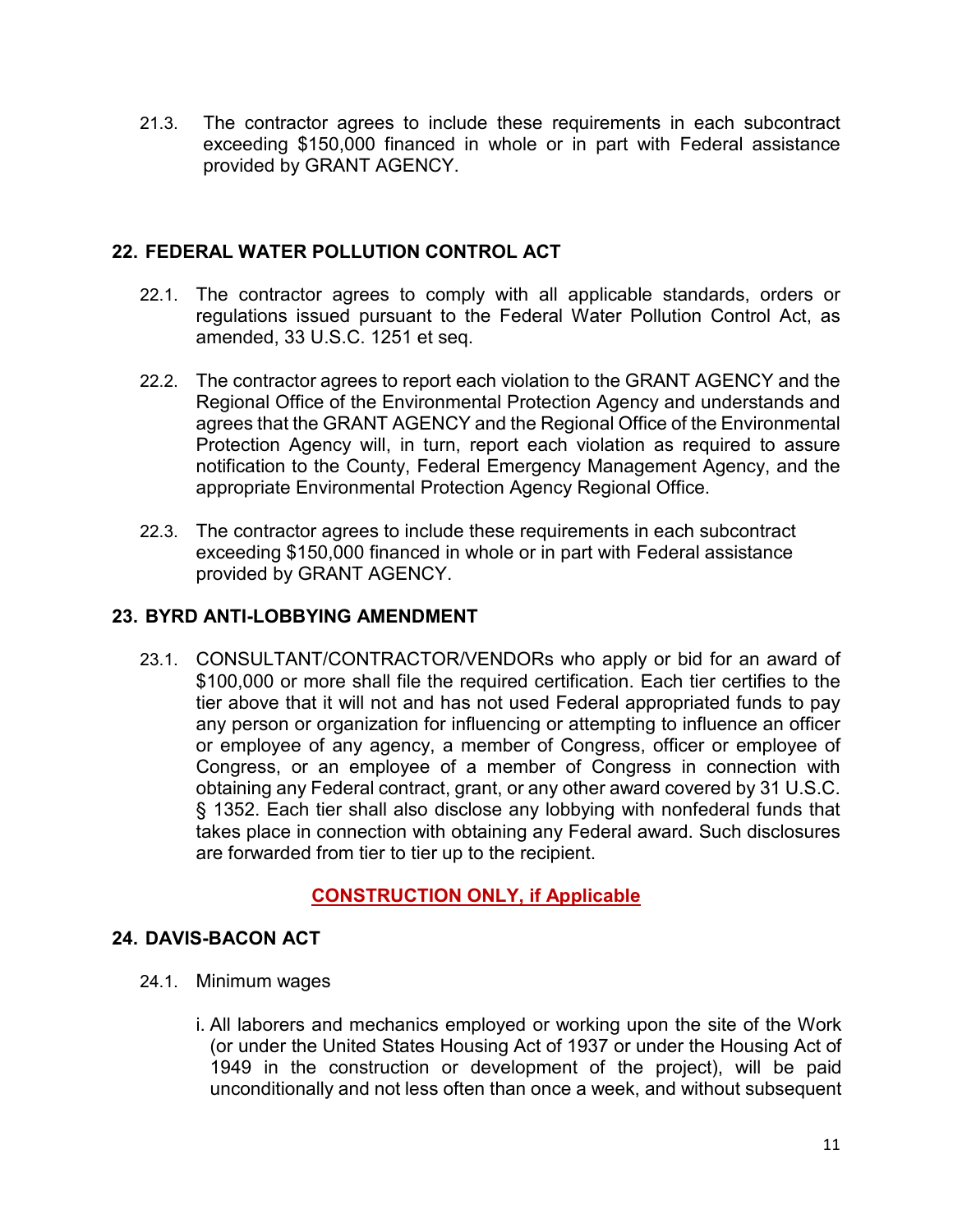deduction or rebate on any account (except such payroll deductions as are permitted by regulations issued by the Secretary of Labor under the Copeland Act (29 C.F.R. part 3)), the full amount of wages and bona fide fringe benefits (or cash equivalents thereof) due at time of payment computed at rates not less than those contained in the wage determination of the Secretary of Labor which is attached hereto and made a part hereof, regardless of any contractual relationship which may be alleged to exist between the CONTRACTOR and such laborers and mechanics. Contributions made or costs reasonably anticipated for bona fide fringe benefits under section 1(b)(2) of the Davis - Bacon Act on behalf of laborers or mechanics are considered wages paid to such laborers or mechanics, subject to the provisions of paragraph (1)(iv) of this section; also, regular contributions made or costs incurred for more than a weekly period (but not less often than quarterly) under plans, funds, or programs which cover the particular weekly period, are deemed to be constructively made or incurred during such weekly period. Such laborers and mechanics shall be paid the appropriate wage rate and fringe benefits on the wage determination for the classification of work actually performed, without regard to skill, except as provided in 29 C.F.R. Part 5.5(a)(4). Laborers or mechanics performing work in more than one classification may be compensated at the rate specified for each classification for the time actually worked therein; provided, that the employer's payroll records accurately set forth the time spent in each classification in which work is performed. The wage determination (including any additional classifications and wage rates conformed under paragraph (a)(ii) of this section) and the Davis-Bacon poster (WH-1321) shall be Posted at all times by the CONTRACTOR and its sub- CONTRACTORS at the site of the work in a prominent and accessible place where it can be easily seen by the workers.

- ii.
- A. The Contracting Officer shall require that any class of laborers or mechanics, including helpers, which is not listed in the wage determination and which is to be employed under the Contract shall be classified in conformance with the wage determination. The Contracting Officer shall approve an additional classification and wage rate and fringe benefits therefore only when the following criteria have been met:
	- 1. Except with respect to helpers as defined as 29 C.F.R. 5.2(n)(4), the work to be performed by the classification requested is not performed by a classification in the wage determination; and
	- 2. The classification is utilized in the area by the construction industry; and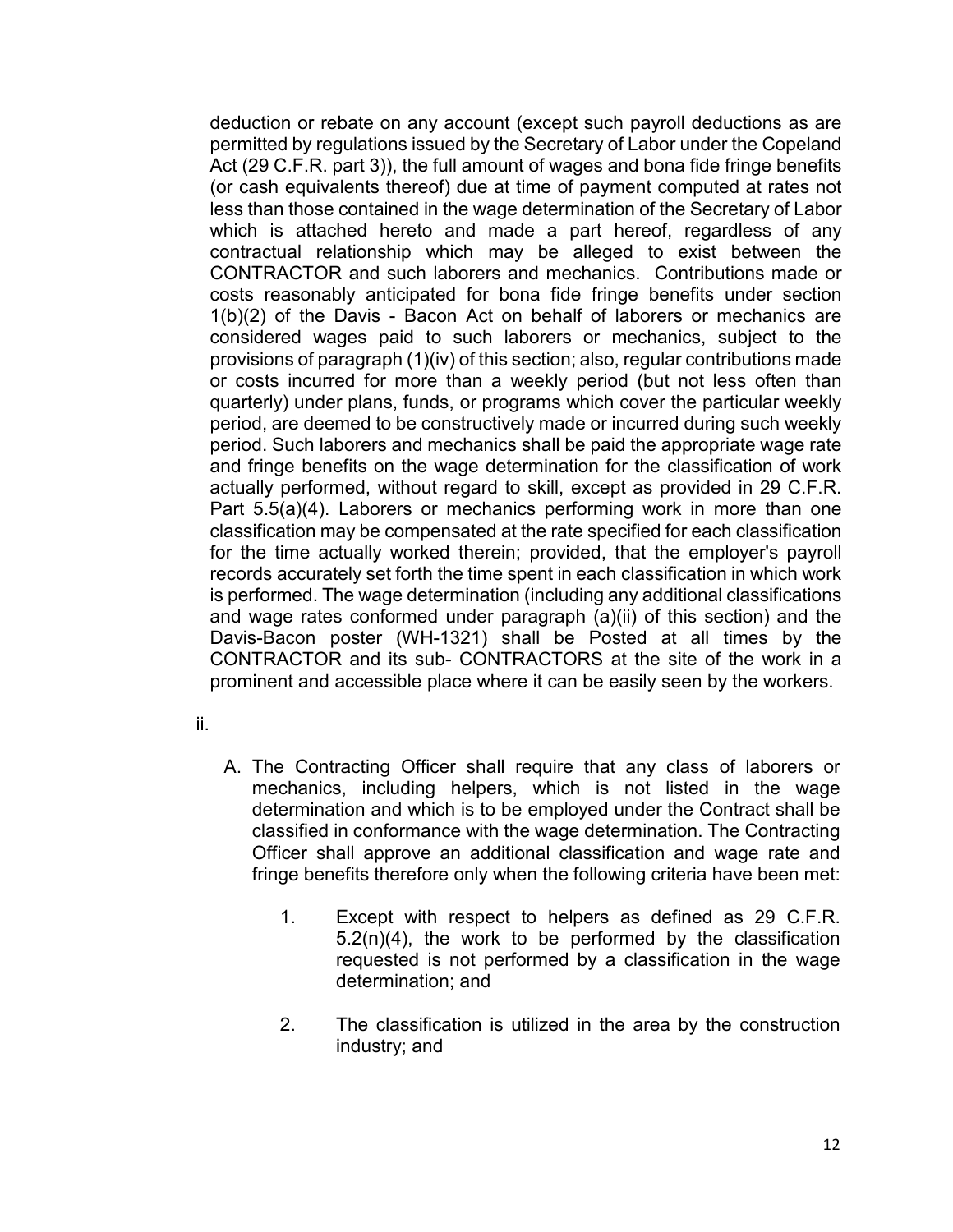- 3. The proposed wage rate, including any bona fide fringe benefits, bears a reasonable relationship to the wage rates contained in the wage determination; and
- 4. With respect to helpers as defined in 29 C.F.R. 5.2(n) (4), such a classification prevails in the area in which the work is performed.
- B. If the CONTRACTOR and the laborers and mechanics to be employed in the classification (if known), or their representatives, and the Contracting Officer agree on the classification and wage rate (including the amount designated for fringe benefits where appropriate), a report of the action taken shall be sent by the Contracting Officer to the Administrator of the Wage and Hour Division, Employment Standards Administration, U.S. Department of Labor, Washington, DC 20210. The Administrator, or an authorized representative, will approve, modify, or disapprove every additional classification action within 30 days of receipt and so advise the Contracting Officer or will notify the Contracting Officer within the 30-day period that additional time is necessary.
- C. In the event the CONTRACTOR, the laborers or mechanics to be employed in the classification or their representatives, and the Contracting Officer do not agree on the proposed classification and wage rate (including the amount designated for fringe benefits, where appropriate), the Contracting Officer shall refer the questions, including the views of all interested parties and the recommendation of the Contracting Officer, to the Administrator for determination. The Administrator, or an authorized representative, will issue a determination within 30 days of receipt and so advise the Contracting Officer or will notify the Contracting Officer within the 30-day period that additional time is necessary.
- D. The wage rate (including fringe benefits where appropriate) determined pursuant to paragraphs (a) (ii) (B) or  $(C)$  of this section, shall be paid to all workers performing Work in the classification under the Contract from the first day on which Work is performed in the classification.
- 24.2. Withholding LCBOCC shall upon its own action or upon written request of an authorized representative of the Department of Labor withhold or cause to be withheld from the CONTRACTOR under the Contract or any other Federal contract with the same prime CONTRACTOR, or any other federally- assisted contract subject to Davis-Bacon prevailing wage requirements, which is held by the same prime CONTRACTOR, so much of the accrued payments or advances as may be considered necessary to pay laborers and mechanics, including apprentices, trainees, and helpers, employed by the CONTRACTOR or any sub-CONTRACTOR the full amount of wages required by the Contract.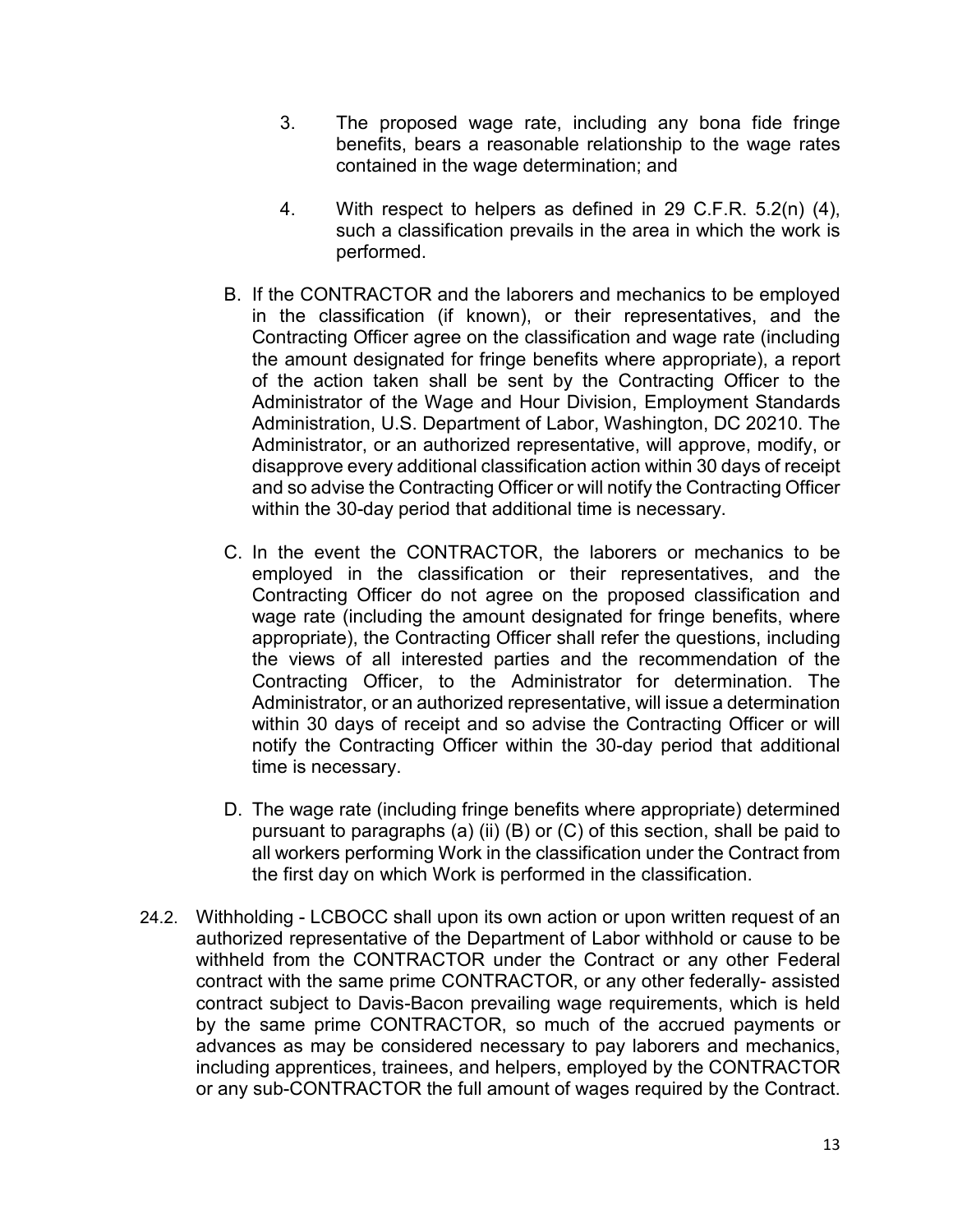In the event of failure to pay any laborer or mechanic, including any apprentice, trainee, or helper, employed or working on the site of the Work (or under the United States Housing Act of 1937 or under the Housing Act of 1949 in the construction or development of the project), all or part of the wages required by the Contract, LCBOCC may, after written notice to the CONTRACTOR, sponsor, applicant, or owner, take such action as may be necessary to cause the suspension of any further payment, advance, or guarantee of funds until such violations have ceased.

- 24.3. Payrolls and basic records
	- i. Payrolls and basic records relating thereto shall be maintained by the CONTRACTOR during the course of the Work and preserved for a period of three years thereafter for all laborers and mechanics working at the site of the Work (or under the United States Housing Act of 1937, or under the Housing Act of 1949, in the construction or development of the project). Such records shall contain the name, address, and social security number of each such worker, his or her correct classification, hourly rates of wages paid (including rates of contributions or costs anticipated for bona fide fringe benefits or cash equivalents thereof of the types described in section 1(b) (2) (B) of the Davis-Bacon Act), daily and weekly number of hours worked, deductions made and actual wages paid Whenever the Secretary of Labor has found under 29 C.F.R. 5.5(a)(1)(iv) that the wages of any laborer or mechanic include the amount of any costs reasonably anticipated in providing benefits under a plan or program described in section 1(b)(2)(B) of the Davis-Bacon Act, the CONTRACTOR shall maintain records which show that the commitment to provide such benefits is enforceable, that the plan or program is financially responsible, and that the plan or program has been communicated in writing to the laborers or mechanics affected, and records which show the costs anticipated or the actual cost incurred in providing such benefits. CONTRACTORS employing apprentices or trainees under approved programs shall maintain written evidence of the registration of apprenticeship programs and certification of trainee programs, the registration of the apprentices and trainees, and the ratios and wage rates prescribed in the applicable programs.
	- ii.
- A. The CONTRACTOR shall submit weekly for each week in which any Contract Work is performed <sup>a</sup> copy of all payrolls to LCBOCC for transmission to the Federal Transit Administration. The payrolls submitted shall set out accurately and completely all of the information required to be maintained under section 5.5(a) (3) (i) of Regulations, 29 C.F.R. part 5. This information may be submitted in any form desired. Optional Form WH-347 is available for this purpose and may be purchased from the Superintendent of Documents (Federal Stock Number 029-005-00014-1), U.S. Government Printina Office. Government Printing Office, Washington, DC 20402. The prime CONTRACTOR is responsible for the submission of copies of payrolls by all sub- CONTRACTORS.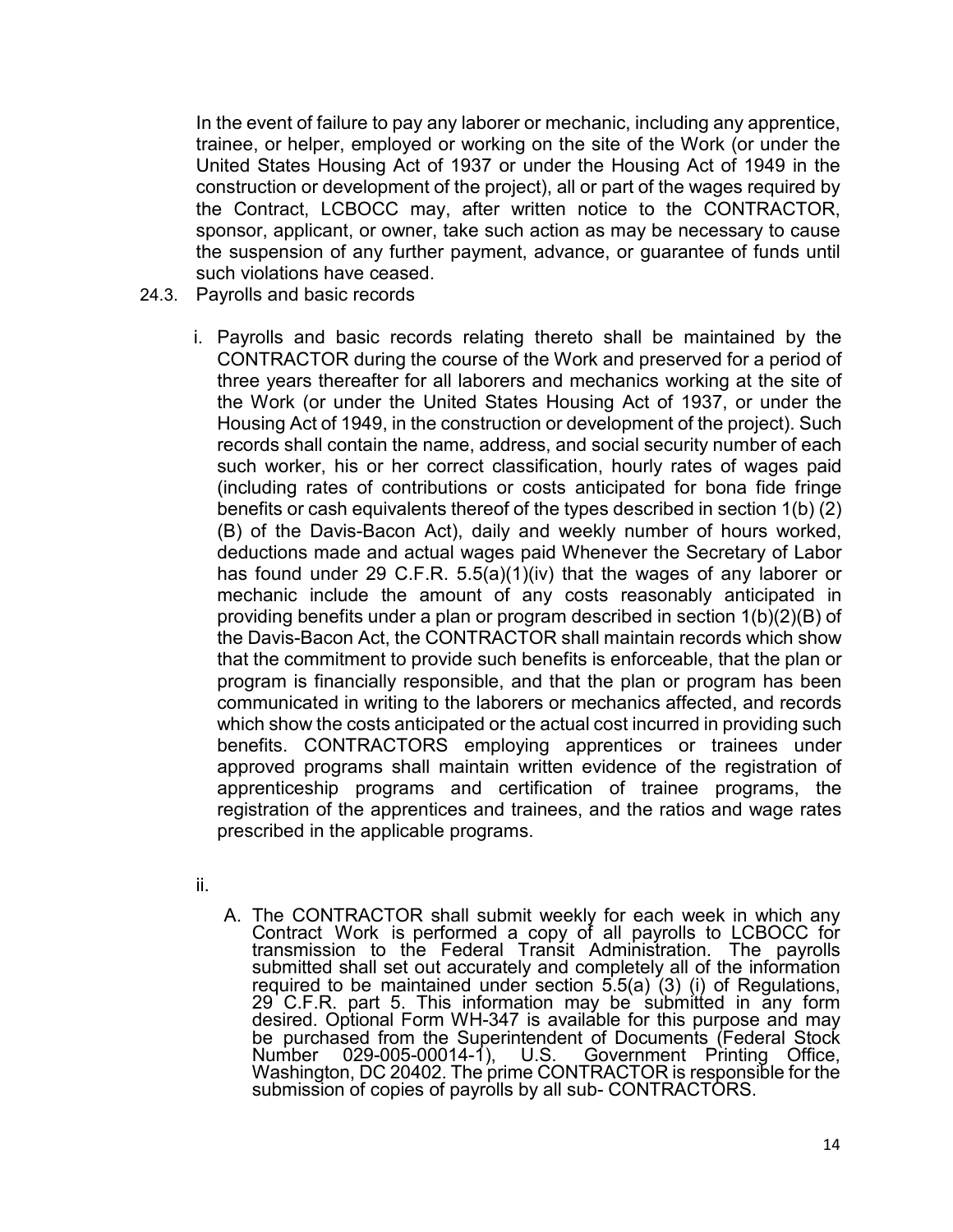- B. Each payroll submitted shall be accompanied by a "Statement of Compliance," signed by the CONTRACTOR or sub- CONTRACTOR or his or her agent who pays or supervises the payment of the persons employed under the Contract and shall certify the following:
	- 1. That the payroll for the payroll period contains the information required to be maintained under section 5.5(a)(3)(i) of Regulations, 29 C.F.R. part 5 and that such information is correct and complete;
	- 2. That each laborer or mechanic (including each helper, apprentice, and trainee employed on the Contract during the payroll period has been paid the full weekly wages earned, without rebate, either directly or indirectly, and that no deductions have been made either directly or indirectly from the full wages earned, other than permissible deductions as set forth in Regulations, 29 C.F.R. part 3;
	- 3. That each laborer or mechanic has been paid not less than the applicable wage rates and fringe benefits or cash equivalents for the classification of Work performed, as specified in the applicable wage determination incorporated into the Contract.
- C. The weekly submission of a properly executed certification set forth on the reverse side of Optional Form WH-347 shall satisfy the requirement for submission of the "Statement of Compliance" required by paragraph (c) (i) (B) of this section.
- D. The falsification of any of the above certifications may subject the CONTRACTOR or sub-CONTRACTOR to civil or criminal prosecution under section 1001 of title 18 and section 231 of title 31 of the United States Code.
- iii. The CONTRACTOR or sub- CONTRACTOR shall make the records required under paragraph (a)(3)(i) of this section available for inspection, copying, or transcription by authorized representatives of the Federal Transit Administration or the Department of Labor, and shall permit such representatives to interview employees during working hours on the job. If the CONTRACTOR or sub- CONTRACTOR fails to submit the required records or to make them available, the Federal agency may, after written notice to the CONTRACTOR, sponsor, applicant, or owner, take such action as may be necessary to cause the suspension of any further payment, advance, or guarantee of funds. Furthermore, failure to submit the required records upon request or to make such records available may be grounds for debarment action pursuant to 29 C.F.R. 5.12.
- 24.4. Apprentices and trainees
	- i. Apprentices. Apprentices will be permitted to work at less than the predetermined rate for the Work they performed when they are employed pursuant to and individually registered in a bona fide apprenticeship program registered with the U.S. Department of Labor, Employment and Training Administration, Bureau of Apprenticeship and Training, or with a State Apprenticeship Agency recognized by the Bureau, or if a person is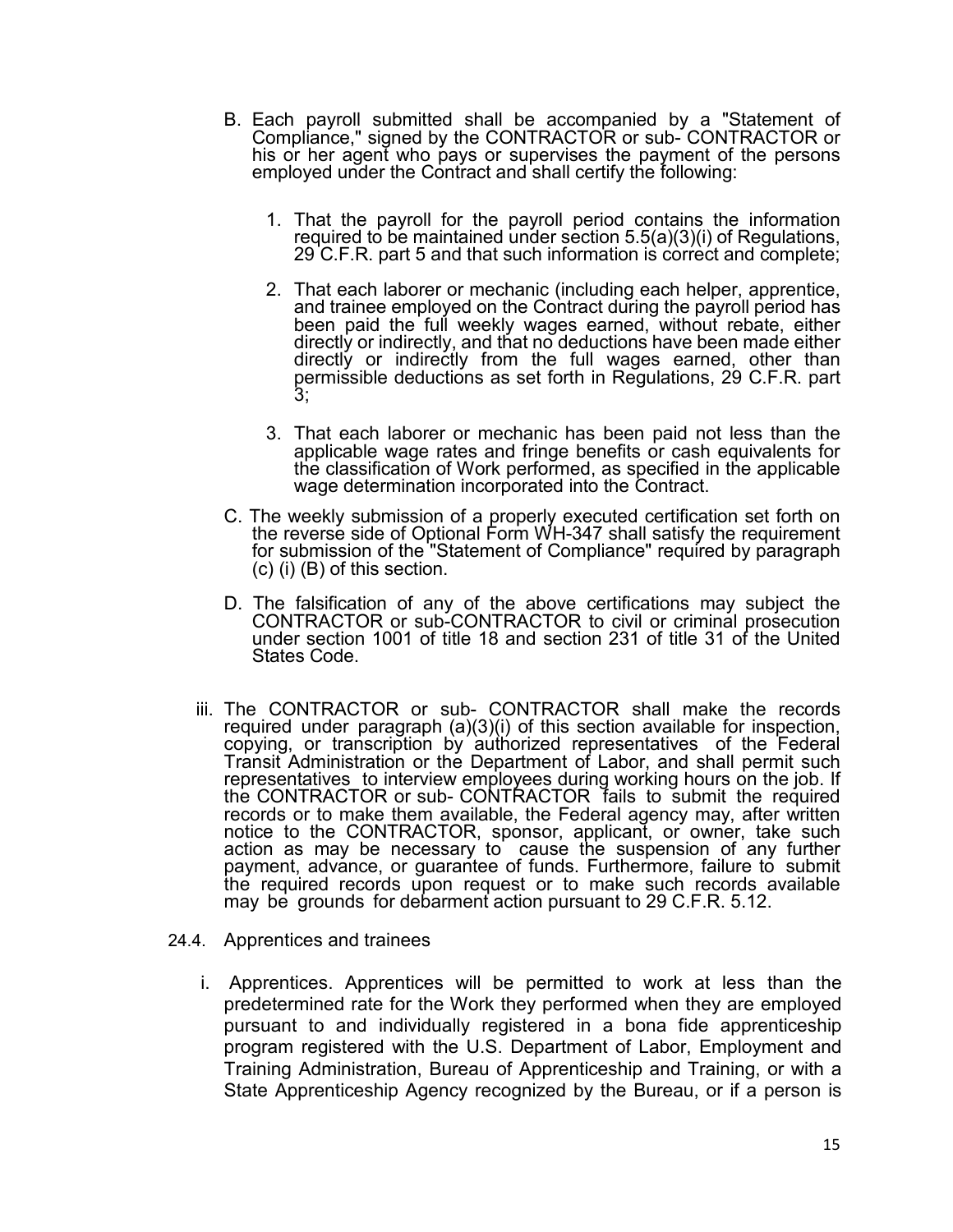employed in his or her first 90 days of probationary employment as an apprentice in such an apprenticeship program, who is not individually registered in the program, but who has been certified by the Bureau of Apprenticeship and Training or a State Apprenticeship Agency (where appropriate) to be eligible for probationary employment as an apprentice. The allowable ratio of apprentices to journeymen on the job site in any craft classification shall not be greater than the ratio permitted to the CONTRACTOR as to the entire Work force under the registered program. Any worker listed on a payroll at an apprentice wage rate, who is not registered or otherwise employed as stated above, shall be paid not less than the applicable wage rate on the wage determination for the classification of Work actually performed. In addition, any apprentice performing Work on the job site in excess of the ratio permitted under the registered program shall be paid not less than the applicable wage rate on the wage determination for the Work actually performed. Where a CONTRACTOR is performing construction on a project in a locality other than that in which its program is registered, the ratios and wage rates (expressed in percentages of the journeyman's hourly rate) specified in the CONTRACTOR's or sub- CONTRACTOR's registered program shall be observed. Every apprentice must be paid at not less than the rate specified in the registered program for the apprentice's level of progress, expressed as a percentage of the journeymen hourly rate specified in the applicable wage determination. Apprentices shall be paid fringe benefits in accordance with the provisions of the apprenticeship program. If the apprenticeship program does not specify fringe benefits, apprentices must be paid the full amount of fringe benefits listed on the wage determination for the applicable classification. If the Administrator of the Wage and Hour Division of the U.S. Department of Labor determines that a different practice prevails for the applicable apprentice classification, fringes shall be paid in accordance with that determination. In the event the Bureau of Apprenticeship and Training, or a State Apprenticeship Agency recognized by the Bureau, withdraws approval of an apprenticeship program, the CONTRACTOR will no longer be permitted to utilize apprentices at less than the applicable predetermined rate for the Work performed until an acceptable program is approved.

ii. Trainees - Except as provided in 29 C.F.R. 5.16, trainees will not be permitted to work at less than the predetermined rate for the Work performed unless they are employed pursuant to and individually registered in a program which has received prior approval, evidenced by formal certification by the U.S. Department of Labor, Employment and Training Administration. The ratio of trainees to journeymen on the job site shall not be greater than permitted under the plan approved by the Employment and Training Administration. Every trainee must be paid at not less than the rate specified in the approved program for the trainee's level of progress, expressed as a percentage of the journeyman hourly rate specified in the applicable wage determination. Trainees shall be paid fringe benefits in accordance with the provisions of the trainee program. If the trainee program does not mention fringe benefits, trainees shall be paid the full amount of fringe benefits listed on the wage determination unless the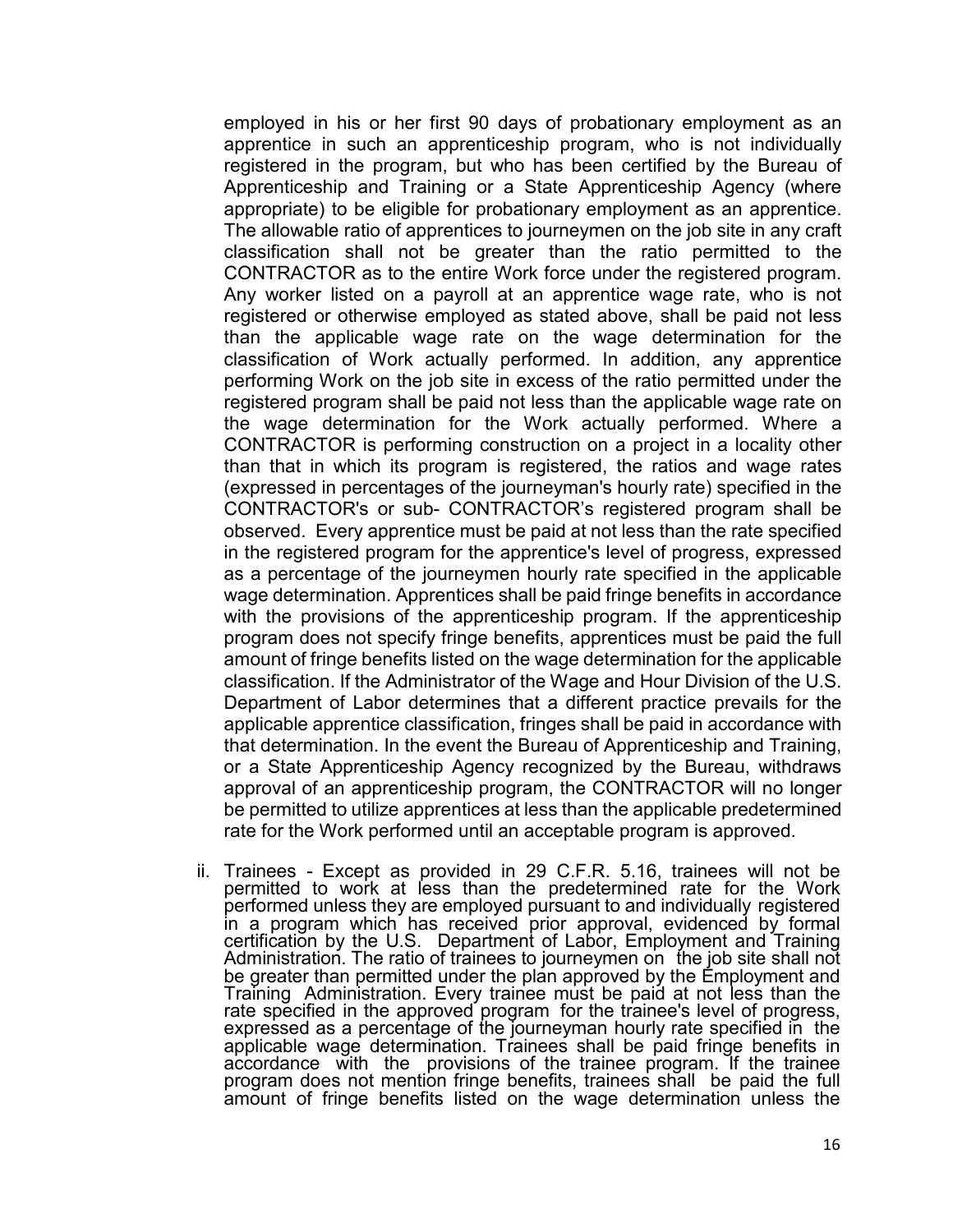Administrator of the Wage and Hour Division determines that there is an apprenticeship program associated with the corresponding journeyman wage rate on the wage determination which provides for less than full fringe benefits for apprentices. Any employee listed on the payroll at a trainee rate who is not registered and participating in a training plan approved by the Employment and Training Administration shall be paid not less than the applicable wage rate on the wage determination for the classification of Work actually performed. In addition, any trainee performing Work on the job site in excess of the ratio permitted under the registered program shall be paid not less than the applicable wage rate on the wage determination for the Work actually performed. In the event the Employment and Training Administration withdraws approval of a training program, the CONTRACTOR will no longer be permitted to utilize trainees at less than the applicable predetermined rate for the Work performed until an acceptable program is approved.

- iii. Equal employment opportunity The utilization of apprentices, trainees and journeymen under this part shall be in conformity with the equal employment opportunity requirements of Executive Order 11246, as amended, and 29 C.F.R. part 30.
- 24.5. Compliance with Copeland Act requirements. The CONTRACTOR shall comply with the requirements of 29 CFR part 3, which are incorporated by reference in the Contract.
- 24.6. Subcontracts. The CONTRACTOR or sub-CONTRACTOR shall insert in any subcontracts the clauses contained in 29 C.F.R. 5.5(a)(1) through (10) and such other clauses as the Federal Transit Administration may by appropriate instructions require, and also a clause requiring the sub-CONTRACTORS to include these clauses in any lower tier subcontracts. The prime CONTRACTOR shall be responsible for the compliance by any sub-CONTRACTOR or lower tier sub- CONTRACTO with all the Contract clauses in 29 C.F.R. 5.5.
- 24.7. Contract termination: debarment. A breach of the Contract clauses in 29 C.F.R. 5.5 may be grounds for termination of the Contract, and for debarment as a CONTRACTOR and a sub-CONTRACTOR as provided in 29 C.F.R. 5.12.
- 24.8. Compliance with Davis Bacon and Related Act requirements. All rulings and interpretations of the Davis - Bacon and Related Acts contained in 29 C.F.R. parts 1, 3, and 5 are herein incorporated by reference in the Contract.
- 24.9. Disputes concerning labor standards. Disputes arising out of the labor standards provisions of the Contract shall not be subject to the general disputes clause of the Contract. Such disputes shall be resolved in accordance with the procedures of the Department of Labor set forth in 29 C.F.R. parts 5, 6, and 7. Disputes within the meaning of this clause include